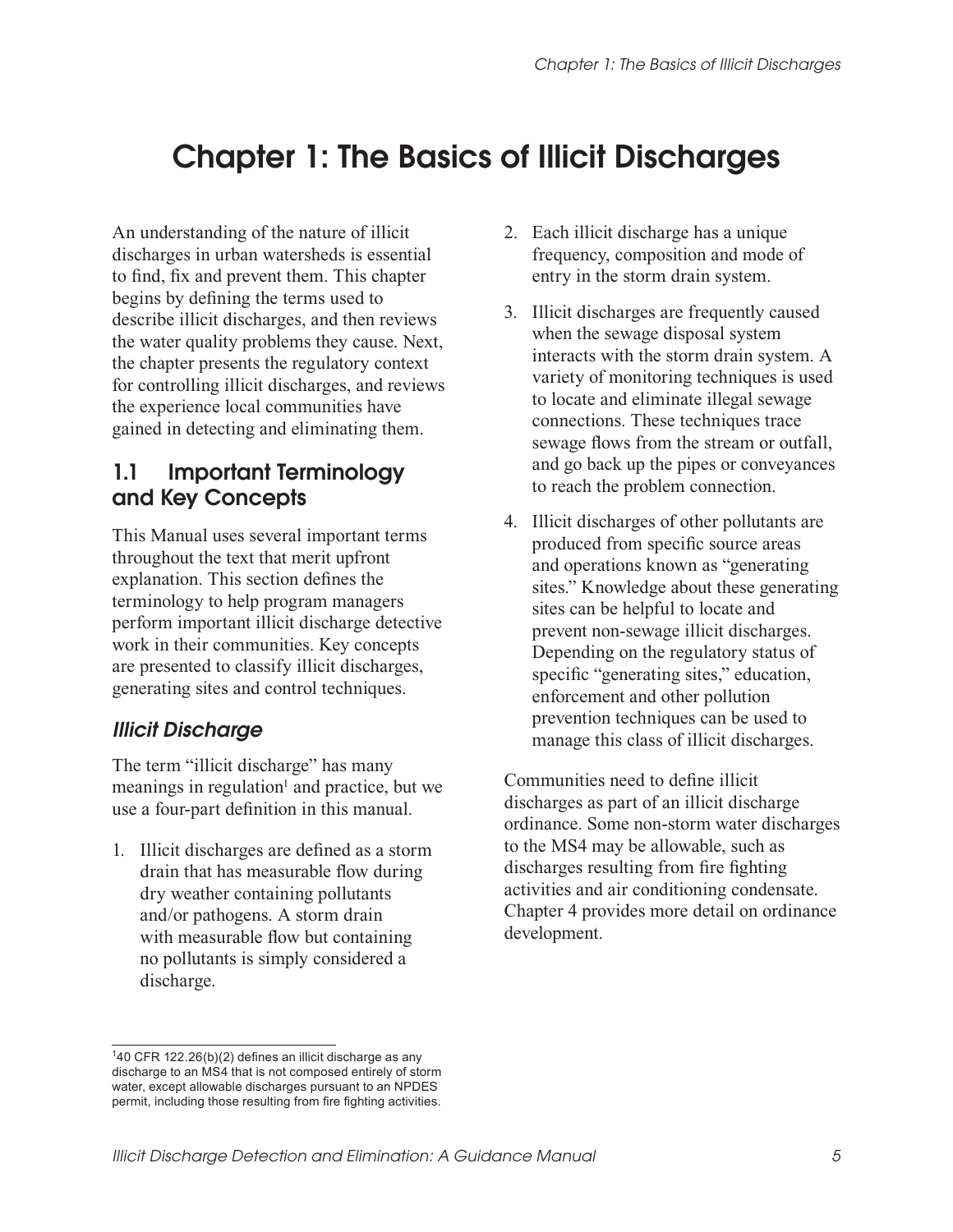#### Storm Drain

A **storm drain** can be either an *enclosed pipe or an open channel.* From a regulatory standpoint, **major** storm drains are defined as enclosed storm drain pipes with a diameter of 36 inches, or greater or open channels that drain more than 50 acres. For industrial land uses, major drains are defined as enclosed storm drain pipes 12 inches or greater in diameter and open channels that drain more than two acres. **Minor** storm drains are smaller than these thresholds. Both major and minor storm drains can be a source of illicit discharges, and both merit investigation.

Some "pipes" found in urban areas may look like storm drains but actually serve other purposes. Examples include foundation drains, weep holes, culverts, etc. These pipes are generally not considered storm drains from a regulatory or practical standpoint. Small diameter "straight pipes," however, are a common source of illicit discharges in many communities and should be investigated to determine if they are a pollutant source.

Not all dry weather storm drain flow contains pollutants or pathogens. Indeed, many communities find that storm drains with dry weather flow are, in fact, relatively clean. Flow in these drains may be derived from springs, groundwater seepage, or leaks from water distribution pipes. Consequently, field testing and/or water quality sampling are needed to confirm whether pollutants are actually present in dry weather flow, in order to classify them as an illicit discharge.

## Discharge Frequency

The **frequency** of dry weather discharges in storm drains is important, and can be classified as *continuous, intermittent or transitory.*

**Continuous** discharges occur most or all of the time, are usually easier to detect, and typically produce the greatest pollutant load. **Intermittent** discharges occur over a shorter period of time (e.g., a few hours per day or a few days per year). Because they are infrequent, intermittent discharges are hard to detect, but can still represent a serious water quality problem, depending on their flow type. **Transitory** discharges occur rarely, usually in response to a singular event such as an industrial spill, ruptured tank, sewer break, transport accident or illegal dumping episode. These discharges are extremely hard to detect with routine monitoring, but under the right conditions, can exert severe water quality problems on downstream receiving waters.

## Discharge Flow Types

Dry weather discharges are composed of one or more possible **flow types**:

- *Sewage and septage* flows are produced from sewer pipes and septic systems.
- *Washwater* flows are generated from a wide variety of activities and operations. Examples include discharges of gray water (laundry) from homes, commercial carwash wastewater, fleet washing, commercial laundry wastewater, and floor washing to shop drains.
- *Liquid wastes* refers to a wide variety of flows, such as oil, paint, and process water (radiator flushing water, plating bath wastewater, etc.) that enter the storm drain system.
- *Tap water* flows are derived from leaks and losses that occur during the distribution of drinking water in the water supply system. Tap water discharges in the storm drain system may be more prevalent in communities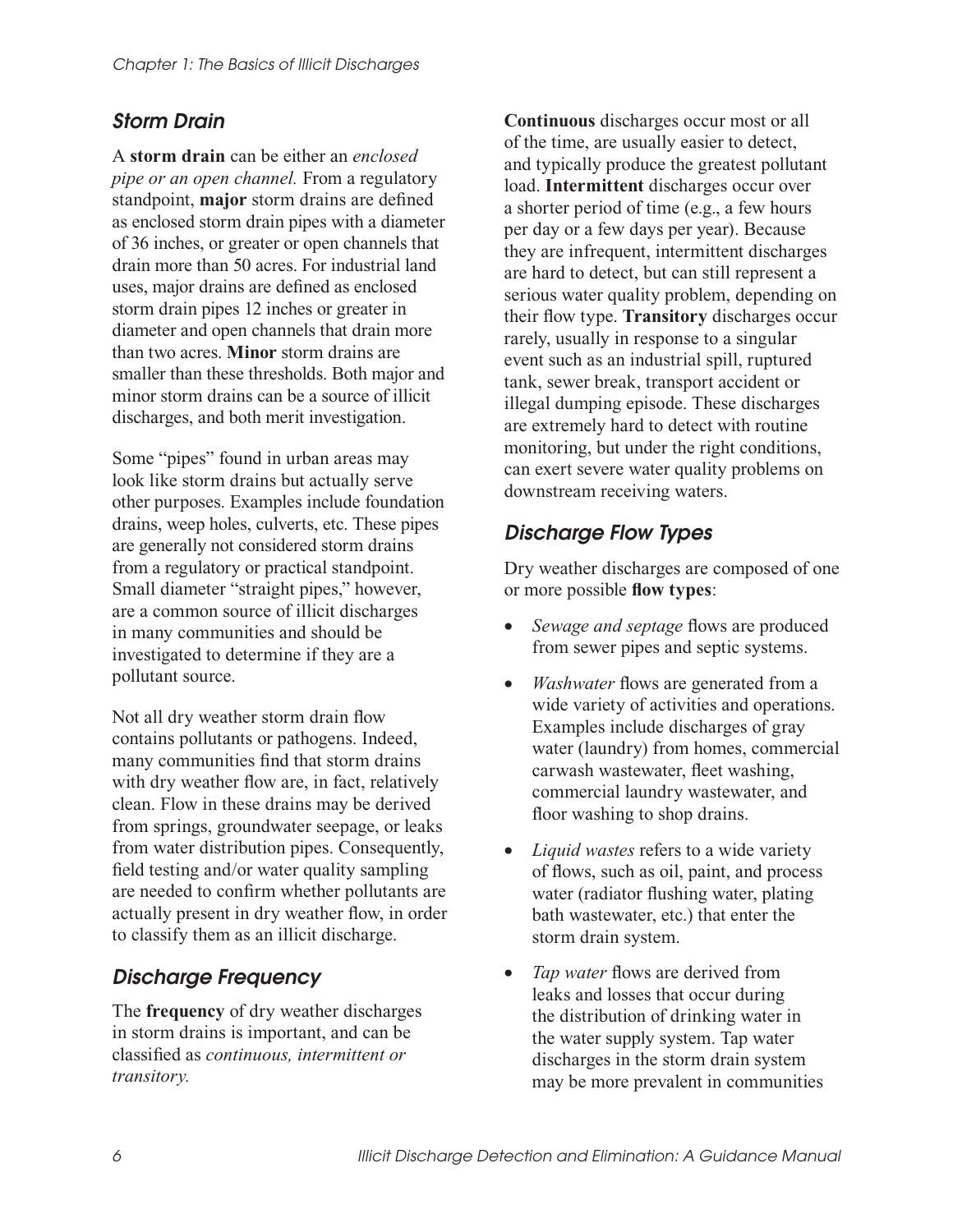with high loss rates *(i.e., greater than*) 15%) in their potable water distribution system. (source of 15% is from National Drinking Water Clearinghouse http:// [www.nesc.wvu.edu/ndwc/articles/OT/](http://www.nesc.wvu.edu/ndwc/articles/OT/FA02/Economics_Water.html) FA02/Economics\_Water.html)

- *Landscape irrigation* flows occur when excess potable water used for residential or commercial irrigation ends up in the storm drain system.
- *Groundwater and spring water* flows occur when the local water table rises above the bottom elevation of the storm drain (known as the invert) and enters the storm drain either through cracks and joints, or where open channels or pipes associated with the MS4 may intercept seeps and springs.

Water quality testing is used to conclusively identify flow types found in storm drains. Testing can distinguish illicit flow types (sewage/septage, washwater and liquid wastes) from cleaner discharges (tap water, landscape irrigation and ground water).

Each flow type has a distinct chemical fingerprint. Table 1 compares the pollutant fingerprint for different flow types in Alabama. The chemical fingerprint for each flow type can differ regionally, so it is a good idea to develop your own "fingerprint" library by sampling each local flow type.

In practice, many storm drain discharges represent a blend of several flow types, particularly at larger outfalls that drain larger catchments. For example, groundwater flows often dilute sewage thereby masking its presence. Chapter 12 presents several techniques to help isolate illicit discharges that are blended with cleaner discharges. Illicit discharges are also masked by high volumes of storm water runoff making it

difficult and frequently impossible to detect them during wet weather periods.

## Mode of Entry

Illicit discharges can be further classified based on how they enter the storm drain system. The **mode of entry** can either be **direct** or **indirect. Direct entry** means that the discharge is directly connected to the storm drain pipe through a sewage pipe, shop drain, or other kind of pipe. Direct entry usually produces discharges that are continuous or intermittent. Direct entry usually occurs when two different kinds of "plumbing" are improperly connected. The three main situations where this occurs are:

*Sewage cross-connections:* A sewer pipe that is improperly connected to the storm drain system produces a continuous discharge of raw sewage to the pipe (Figure 1). Sewage cross-connections can occur in catchments where combined sewers or septic systems are converted to a separate sewer system, and a few pipes get "crossed."

*Straight pipe:* This term refers to relatively small diameter pipes that intentionally bypass the sanitary connection or septic drain fields, producing a direct discharge into open channels or streams as shown in Figure 2.



**Figure 1: Sewer Pipe Discharging to the Storm Drain System**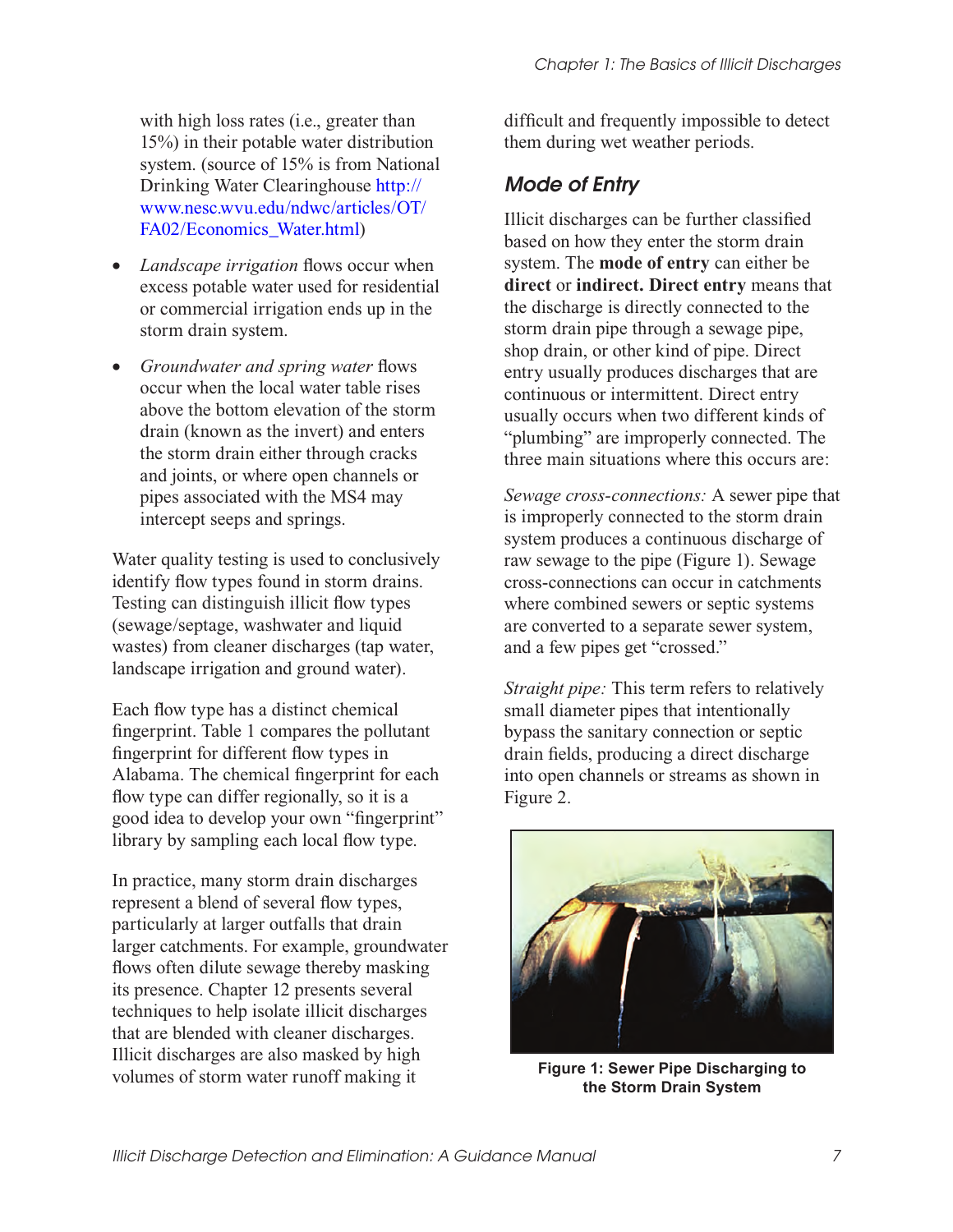| Table 1: Comparative "Fingerprint" (Mean Values) of Flow Types |                                                       |                           |                            |                                     |                           |                             |  |
|----------------------------------------------------------------|-------------------------------------------------------|---------------------------|----------------------------|-------------------------------------|---------------------------|-----------------------------|--|
| <b>Flow Type</b>                                               | <b>Hardness</b><br>$(mg/L)$ as<br>CaCO <sub>3</sub> ) | NH <sub>3</sub><br>(mg/L) | <b>Potassium</b><br>(mg/L) | <b>Conductivity</b><br>$(\mu S/cm)$ | <b>Fluoride</b><br>(mg/L) | <b>Detergents</b><br>(mg/L) |  |
| Sewage                                                         | $50(0.26)$ *                                          | $25(0.53)^*$              | $12(0.21)$ *               | $1215(0.45)^{*}$                    | $0.7(0.1)^{*}$            | $9.7(0.17)^*$               |  |
| Septage**                                                      | 57(0.36)                                              | 87(0.4)                   | 19 (0.42)                  | 502 (0.42)                          | 0.93(0.39)                | 3.3(1.33)                   |  |
| Laundry Washwater                                              | 45 (0.33)                                             | 3.2(0.89)                 | 6.5(0.78)                  | 463.5 (0.88)                        | 0.85(0.4)                 | 758 (0.27)                  |  |
| Car Washwater                                                  | 71 (0.27)                                             | 0.9(1.4)                  | 3.6(0.67)                  | 274 (0.45)                          | 1.2(1.56)                 | 140(0.2)                    |  |
| Plating Bath (Liquid<br>Industrial Waste**)                    | 1430 (0.32)                                           | 66 (0.66)                 | 1009 (1.24)                | 10352 (0.45)                        | 5.1(0.47)                 | 6.8(0.68)                   |  |
| <b>Radiator Flushing</b><br>(Liquid Industrial                 |                                                       |                           |                            |                                     |                           |                             |  |
| Waste**)                                                       | 5.6(1.88)                                             | 26 (0.89)                 | 2801 (0.13)                | 3280 (0.21)                         | 149 (0.16)                | 15(0.11)                    |  |
| Tap Water                                                      | 52(0.27)                                              | < 0.06(0.55)              | 1.3(0.37)                  | 140 (0.07)                          | 0.94(0.07)                | 0(NA)                       |  |
| Groundwater                                                    | 38 (0.19)                                             | 0.06(1.35)                | 3.1(0.55)                  | 149 (0.24)                          | 0.13(0.93)                | 0(NA)                       |  |
| Landscape Irrigation                                           | 53(0.13)                                              | 1.3(1.12)                 | 5.6(0.5)                   | 180(0.1)                            | 0.61(0.35)                | 0(NA)                       |  |

*\* The number in parentheses after each concentration is the Coefficient of Variation; NA = Not Applicable \*\* All values are from Tuscaloosa, AL monitoring except liquid wastes and septage, which are from Birmingham, AL. Sources: Pitt (project support material) and Pitt et al. (1993)* 



**Figure 2: Direct Discharge from a Straight Pipe** 

*Industrial and commercial crossconnections:* These occur when a drain pipe is improperly connected to the storm drain system producing a discharge of wash water, process water or other inappropriate flows into the storm drain pipe. A floor shop drain that is illicitly connected to the storm drain system is illustrated in Figure 3.

**Sewage** has the greatest potential to produce direct illicit discharges within any urban subwatershed, regardless of the diverse land uses that it comprises. The most commonly reported sewagerelated direct discharges are broken sanitary sewer lines (81% of survey respondents), cross-connections (71% of survey respondents), and straight pipe discharges (38% of survey respondents). (CWP, 2002).

Older industrial areas tend to have a higher potential for illicit cross-connections.

**Indirect** entry means that flows generated outside the storm drain system enter through storm drain inlets or by infiltrating through the joints of the pipe. Generally, indirect modes of entry produce intermittent or transitory discharges, with the exception of groundwater seepage. The five main modes of indirect entry for discharges include:

*Groundwater seepage into the storm drain pipe:* Seepage frequently occurs in storm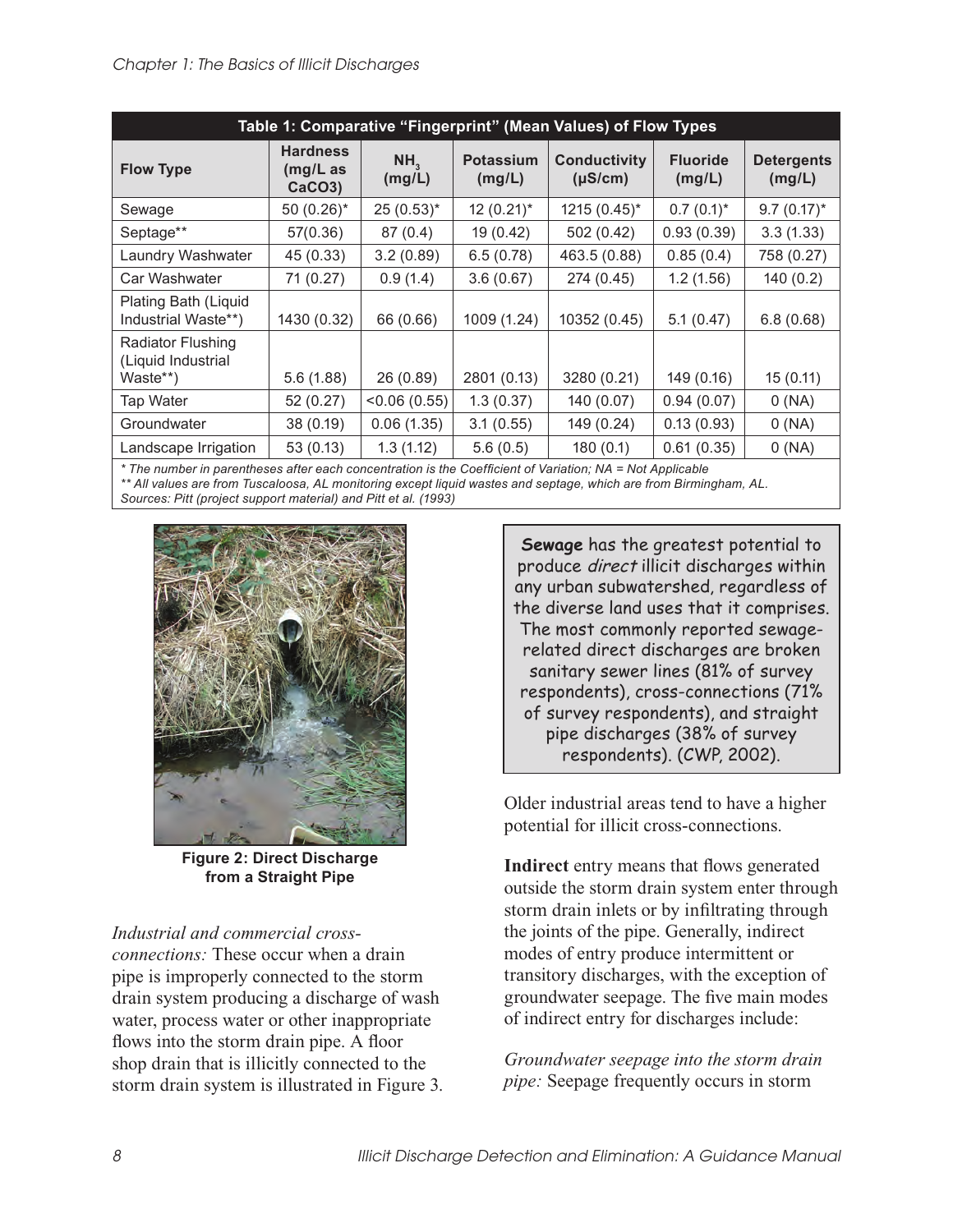drains after long periods of above average rainfall. Seepage discharges can be either continuous or intermittent, depending on the depth of the water table and the season. Groundwater seepage usually consists of relatively clean water that is not an illicit discharge by itself, but can mask other illicit discharges. If storm drains are located close to sanitary sewers, groundwater seepage may intermingle with diluted sewage.

*Spills that enter the storm drain system at an inlet:* These transitory discharges occur when a spill travels across an impervious surface and enters a storm drain inlet. Spills can occur at many industrial, commercial and transport-related sites. A very common example is an oil or gas spill from an accident that then travels across the road and into the storm drain system (Figure 4).

*Dumping a liquid into a storm drain inlet:*  This type of transitory discharge is created when liquid wastes such as oil, grease, paint, solvents, and various automotive fluids are dumped into the storm drain (Figure 5). Liquid dumping occurs intermittently at sites that improperly dispose of rinse water and wash water during maintenance and

cleanup operations. A common example is cleaning deep fryers in the parking lot of fast food operations.

*Outdoor washing activities that create flow to a storm drain inlet:* Outdoor washing may or may not be an illicit discharge, depending on the nature of the generating site that produces the wash water. For example, hosing off individual sidewalks and driveways may not generate significant flows or pollutant loads. On the other hand, routine washing of fueling areas, outdoor storage areas, and parking lots (power washing), and construction equipment cleanouts may result in unacceptable pollutant loads (Figure 6).

*Non-target irrigation from landscaping or lawns that reaches the storm drain system:* Irrigation can produce intermittent discharges from over-watering or misdirected sprinklers that send tap water over impervious areas (Figure 7). In some instances, non-target irrigation can produce unacceptable loads of nutrients, organic matter or pesticides. The most common example is a discharge from commercial landscaping areas adjacent to parking lots connected to the storm drain system.



**Figure 3: A common industrial cross connection is a floor drain that is illicitly connected to a storm drain** 



**Figure 4: Accident spills are significant sources of illicit discharges to the storm drain system**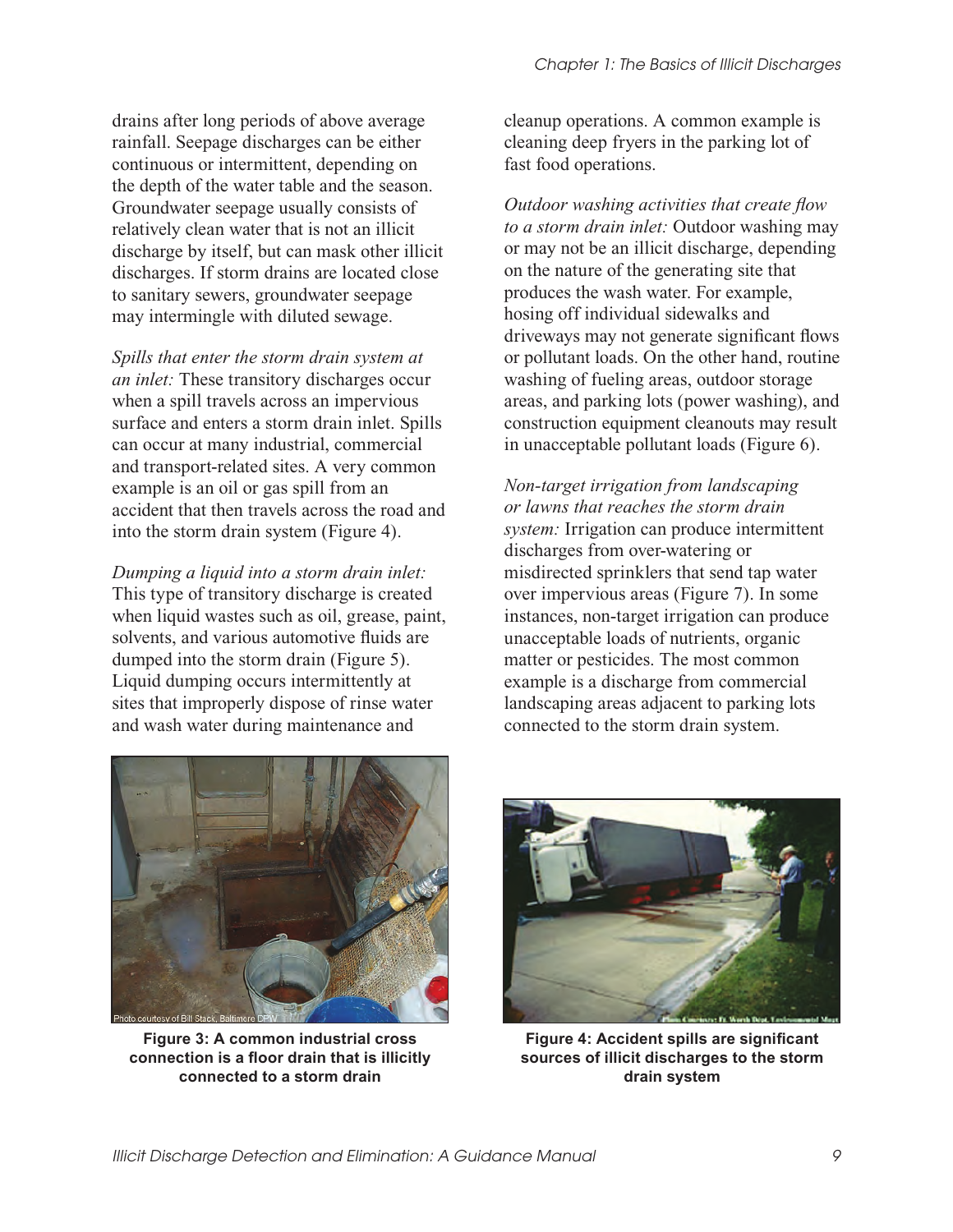

**Figure 5: Dumping at a storm drain inlet Figure 6: Routine outdoor washing and** 



**rinsing can cause illicit discharges** 



**Figure 7: Non-target landscaping irrigation water**

#### Land Use and Potential Generating **Sites**

**Land use** can predict the potential for indirect discharges, which are often intermittent or transitory. Many indirect discharges can be identified and prevented using the concept of "generating sites," which are sites where common operations can generate indirect discharges in a community. Both research and program experience indicate that a small subset of generating sites within a broader land use category can produce most of the indirect

discharges. Consequently, the density of potential generating sites within a subwatershed may be a good indicator of the severity of local illicit discharge problems. Some common generating sites within major land use categories are listed in Table 2, and described below.

*Residential Generating Sites:* Failing septic systems were the most common residential discharge reported in 33% of IDDE programs surveyed (CWP, 2002). In addition, indirect residential discharges were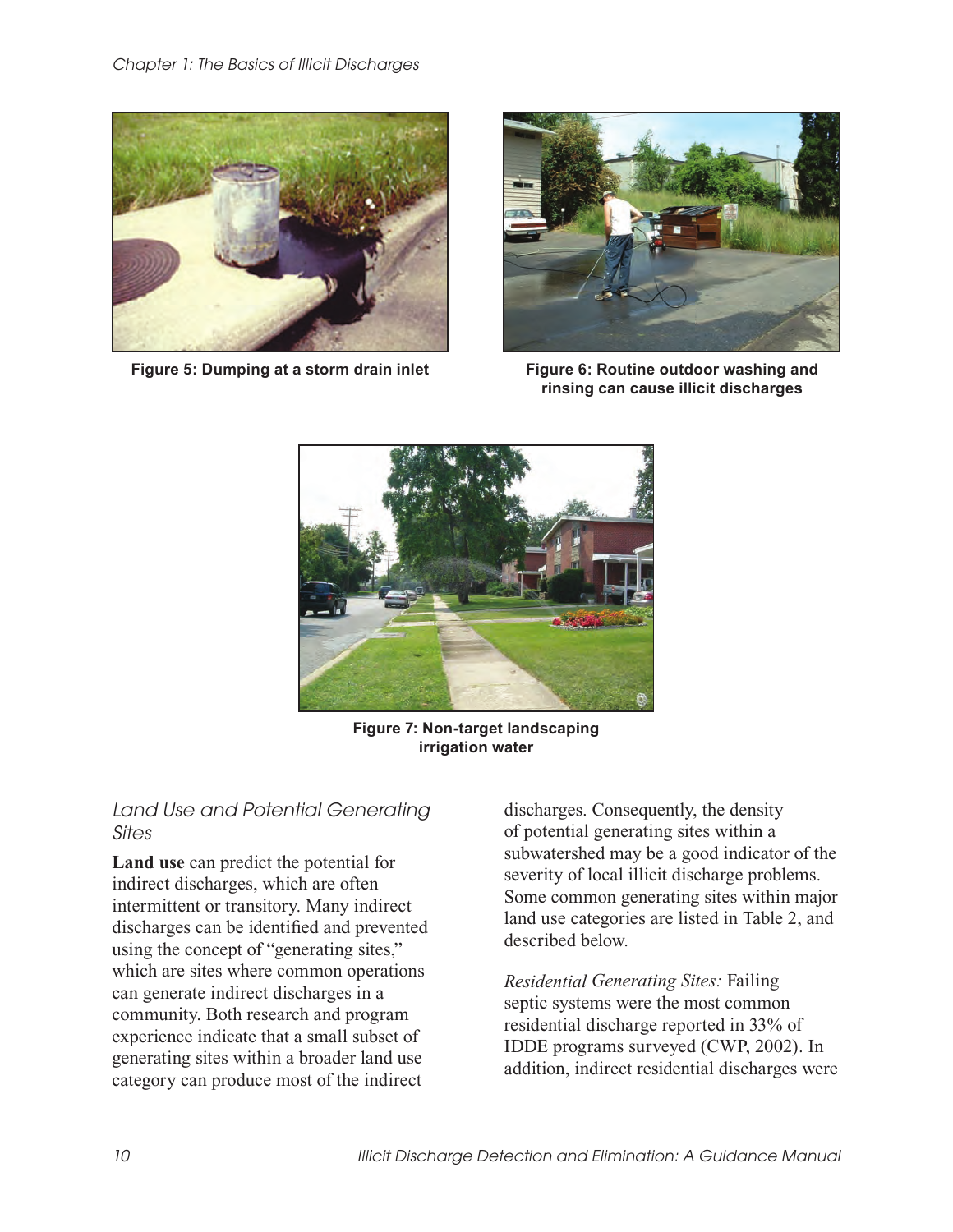also frequently detected in 20% of the IDDE programs surveyed, which consisted of oil dumping, irrigation overflows, swimming pool discharges, and car washing. Many indirect discharges are caused by common residential behaviors and may not be classified as "illicit" even though they can contribute to water quality problems. With the exception of failing septic systems and oil dumping, most communities have chosen education rather than enforcement as the primary tool to prevent illicit discharges from residential areas.

*Commercial Generating Sites:* Illicit discharges from commercial sites were reported as frequent in almost 20% of local IDDE programs surveyed (CWP, 2002).

Typical commercial discharge generators included operations such as outdoor washing; disposal of food wastes; car fueling, repair, and washing; parking lot power washing; and poor dumpster management. Recreational areas, such as marinas and campgrounds, were also reported to be a notable source of sewage discharges. It is important to note that not all businesses within a generating category actually produce illicit discharges; generally only a relatively small fraction do. Consequently, on-site inspections of individual businesses are needed to confirm whether a property is actually a generating site.

**Sewage** can also be linked to significant indirect illicit discharges in the form of sanitary sewer overflows (52% of survey respondents), sewage infiltration/inflow (48% of survey respondents), and sewage dumping from recreational vehicles (33% of survey respondents) (CWP, 2002).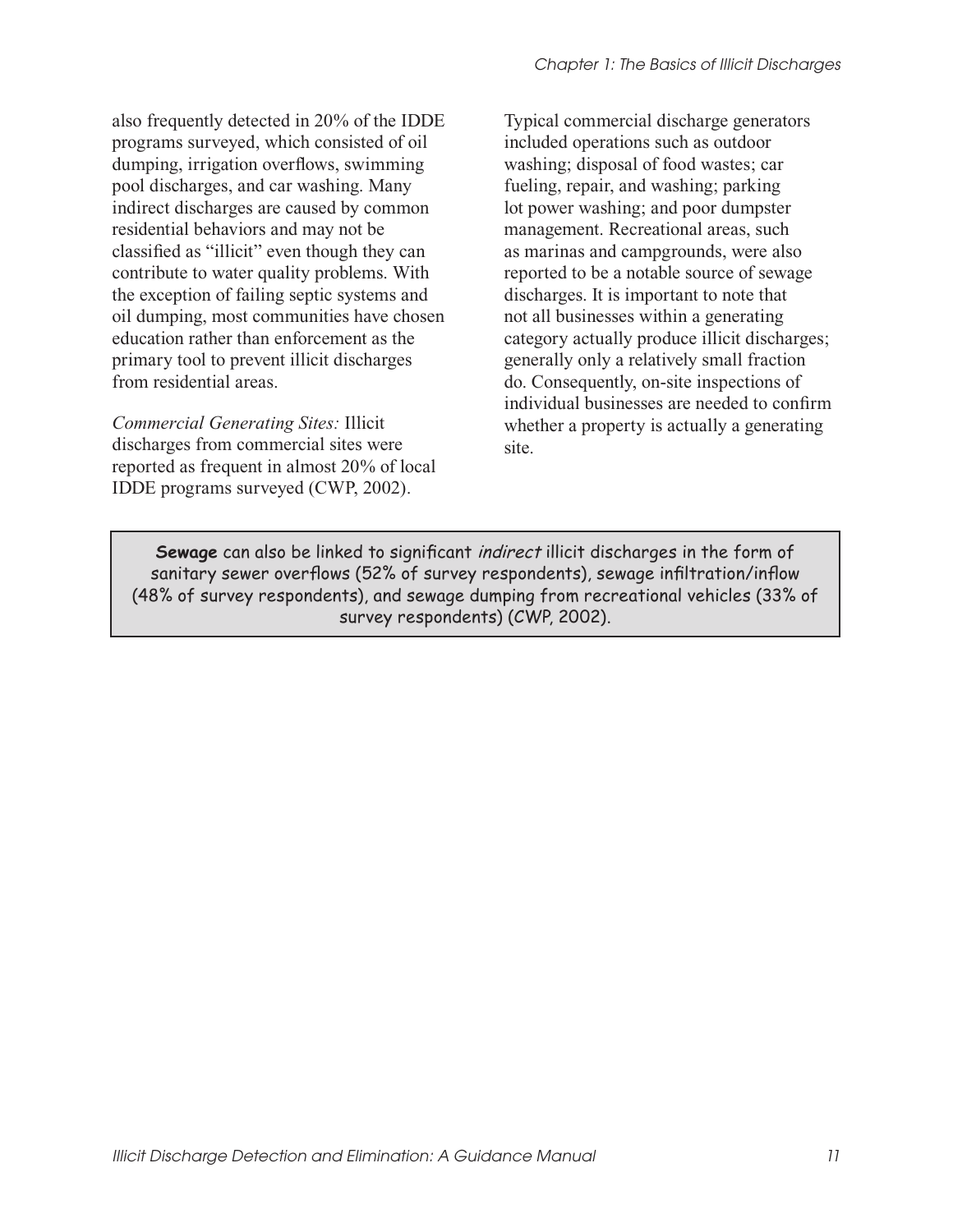| Table 2: Land Uses, Generating Sites and Activities That Produce Indirect Discharges |                                                                                                                                                                                                                                                                                                                |                                                                                                                                                                                                                                                                                                                                                                                                                                |  |  |  |
|--------------------------------------------------------------------------------------|----------------------------------------------------------------------------------------------------------------------------------------------------------------------------------------------------------------------------------------------------------------------------------------------------------------|--------------------------------------------------------------------------------------------------------------------------------------------------------------------------------------------------------------------------------------------------------------------------------------------------------------------------------------------------------------------------------------------------------------------------------|--|--|--|
| <b>Land Use</b>                                                                      | <b>Generating Site</b>                                                                                                                                                                                                                                                                                         | <b>Activity that Produces Discharge</b>                                                                                                                                                                                                                                                                                                                                                                                        |  |  |  |
| Residential                                                                          | • Apartments<br>Multi-family<br>$\bullet$<br>• Single Family Detached                                                                                                                                                                                                                                          | Car Washing<br>$\bullet$<br>Driveway Cleaning<br>$\bullet$<br>Dumping/Spills (e.g., leaf litter and RV/boat<br>$\bullet$<br>holding tank effluent)<br><b>Equipment Washdowns</b><br>$\bullet$<br>Lawn/Landscape Watering<br>$\bullet$<br>Septic System Maintenance<br>$\bullet$<br>Swimming Pool Discharges<br>$\bullet$                                                                                                       |  |  |  |
| Commercial                                                                           | • Campgrounds/RV parks<br>Car Dealers/Rental Car Companies<br>• Car Washes<br>• Commercial Laundry/Dry Cleaning<br>• Gas Stations/Auto Repair Shops<br>Marinas<br>Nurseries and Garden Centers<br>$\bullet$<br>• Oil Change Shops<br>Restaurants<br>$\bullet$<br><b>Swimming Pools</b>                         | Building Maintenance (power washing)<br>$\bullet$<br>Dumping/Spills<br>$\bullet$<br>Landscaping/Grounds Care (irrigation)<br>$\bullet$<br><b>Outdoor Fluid Storage</b><br>$\bullet$<br>Parking Lot Maintenance (power washing)<br>$\bullet$<br><b>Vehicle Fueling</b><br>$\bullet$<br>Vehicle Maintenance/Repair<br>$\bullet$<br>Vehicle Washing<br>$\bullet$<br>Washdown of greasy equipment and grease<br>$\bullet$<br>traps |  |  |  |
| Industrial                                                                           | • Auto recyclers<br>Beverages and brewing<br>Construction vehicle washouts<br><b>Distribution centers</b><br>• Food processing<br>• Garbage truck washouts<br>• Marinas, boat building and repair<br>• Metal plating operations<br>• Paper and wood products<br>• Petroleum storage and refining<br>• Printing | All commercial activities<br>$\bullet$<br>Industrial process water or rinse water<br>$\bullet$<br>Loading and un-loading area washdowns<br>$\bullet$<br>Outdoor material storage (fluids)                                                                                                                                                                                                                                      |  |  |  |
| Institutional                                                                        | • Cemeteries<br>• Churches<br><b>Corporate Campuses</b><br>Hospitals<br>٠<br><b>Schools and Universities</b>                                                                                                                                                                                                   | Building Maintenance (e.g., power washing)<br>$\bullet$<br>Dumping/Spills<br>$\bullet$<br>Landscaping/Grounds Care (irrigation)<br>Parking Lot Maintenance (power washing)<br>$\bullet$<br>Vehicle Washing<br>٠                                                                                                                                                                                                                |  |  |  |
| Municipal                                                                            | Airports<br>Landfills<br>$\bullet$<br><b>Maintenance Depots</b><br>Municipal Fleet Storage Areas<br>Ports<br>$\bullet$<br><b>Public Works Yards</b><br>Streets and Highways                                                                                                                                    | Building Maintenance (power washing)<br>$\bullet$<br>Dumping/Spills<br>٠<br>Landscaping/Grounds Care (irrigation)<br>٠<br>Outdoor Fluid Storage<br>$\bullet$<br>Parking Lot Maintenance (power washing)<br>٠<br>Road Maintenance<br>$\bullet$<br>Spill Prevention/Response<br>$\bullet$<br><b>Vehicle Fueling</b><br>٠<br>Vehicle Maintenance/Repair<br>Vehicle Washing                                                        |  |  |  |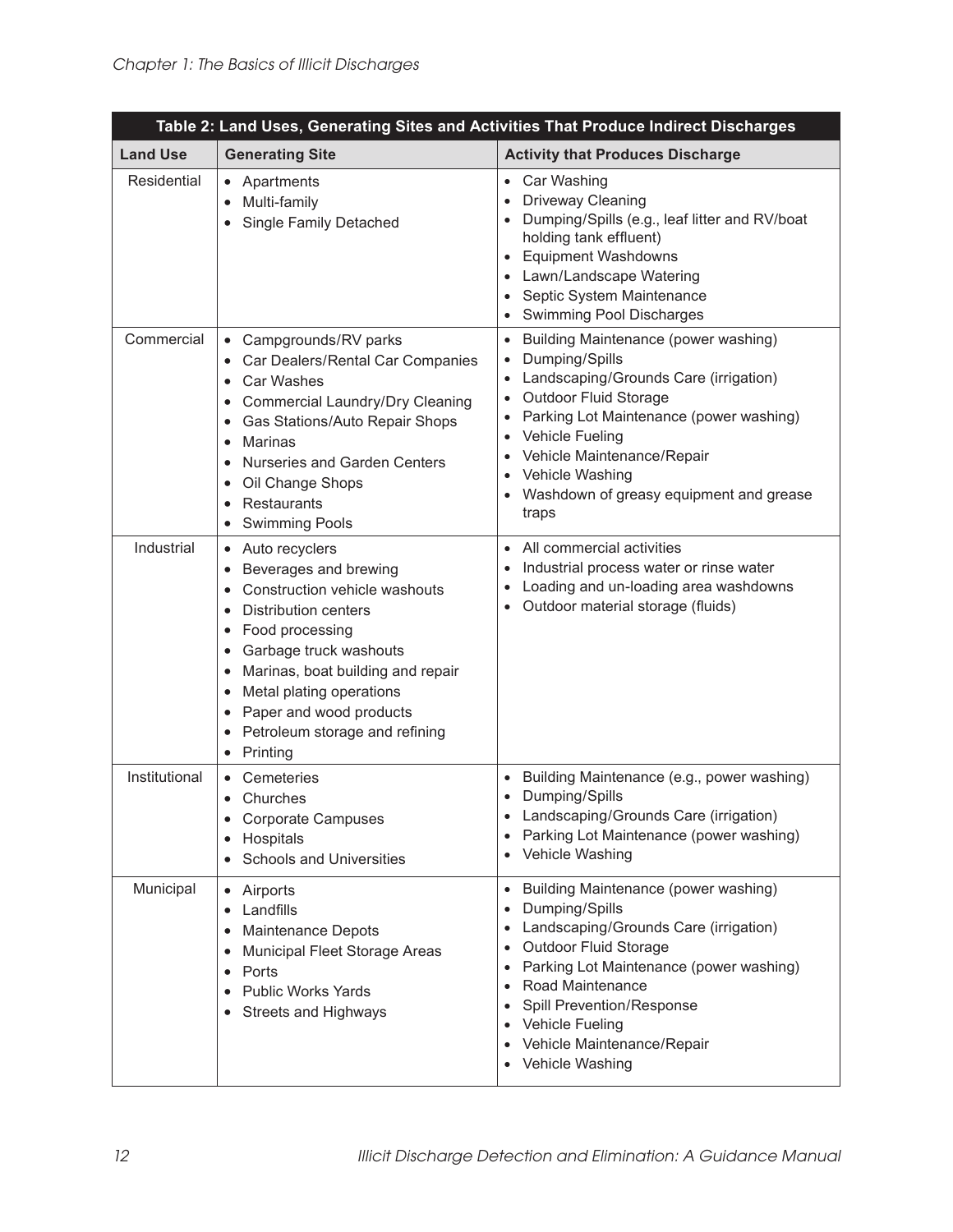*Industrial Generating Sites:* Industrial sites produce a wide range of flows that can cause illicit discharges. The most common continuous discharges are operations involving the disposal of rinse water, process water, wash water and contaminated, noncontact cooling water. Spills and leaks, ruptured pipes, and leaking underground storage tanks are also a source of indirect discharges. Illicit discharges from industry were detected in nearly 25% of the local IDDE programs surveyed (CWP, 2002).

Industries are classified according to hundreds of different Standard Industrial Classification (SIC) codes. The SIC coding system also includes commercial, institutional and municipal operations<sup>2</sup>. Many industries are required to have storm water pollution prevention and spill response plans under EPA's Industrial Storm Water NPDES Permit Program. A complete list of the industries covered by the Storm Water NPDES Permit Program can be found in Appendix A. The appendix also rates each industrial category based on its potential to produce illicit discharges, based on analysis by Pitt (2001).

*Institutional Generating Sites:* Institutions such as hospitals, corporate campuses, colleges, churches, and cemeteries can be generating sites if routine maintenance practices/operations create discharges from parking lots and other areas. Many large institutional sites have their own areas for fleet maintenance, fueling, outdoor storage, and loading/unloading that can produce indirect discharges.

*Municipal Generating Sites:* Municipal generating sites include operations that handle solid waste, water, wastewater, street and storm drain maintenance, fleet washing, and yard waste disposal. Transport-related areas such as streets and highways, airports, rail yards, and ports can also generate indirect discharges from spills, accidents and dumping.

### Finding, Fixing, and Preventing Illicit Discharges

The purpose of an IDDE program is to find, fix and prevent illicit discharges, and a series of techniques exist to meet these objectives. The remainder of the manual describes the major tools used to build a local IDDE program, but they are briefly introduced below:

#### Finding Illicit Discharges

The highest priority in most programs is to find any continuous and intermittent sewage discharges to the storm drain system. A range of monitoring techniques can be used to find sewage discharges. In general, monitoring techniques are used to find problem areas and then trace the problem back up the stream or pipe to identify the ultimate generating site or connection. Monitoring can sometimes pick up other types of illicit discharge that occur on a continuous or intermittent basis (e.g., wash water and liquid wastes). Monitoring techniques are classified into three major groups:

- Outfall Reconnaissance Inventory
- Indicator Monitoring at Storm Water Outfalls and In-stream
- Tracking Discharges to their Source

<sup>2</sup>More recently, federal agencies including EPA, have adopted the North American Industry Classification System (NAICS, pronounced "Nakes") as the industry classification system. For more information on the NAICS and how it correlates with SIC, visit http://www.census.gov/epcd/www/naics.html.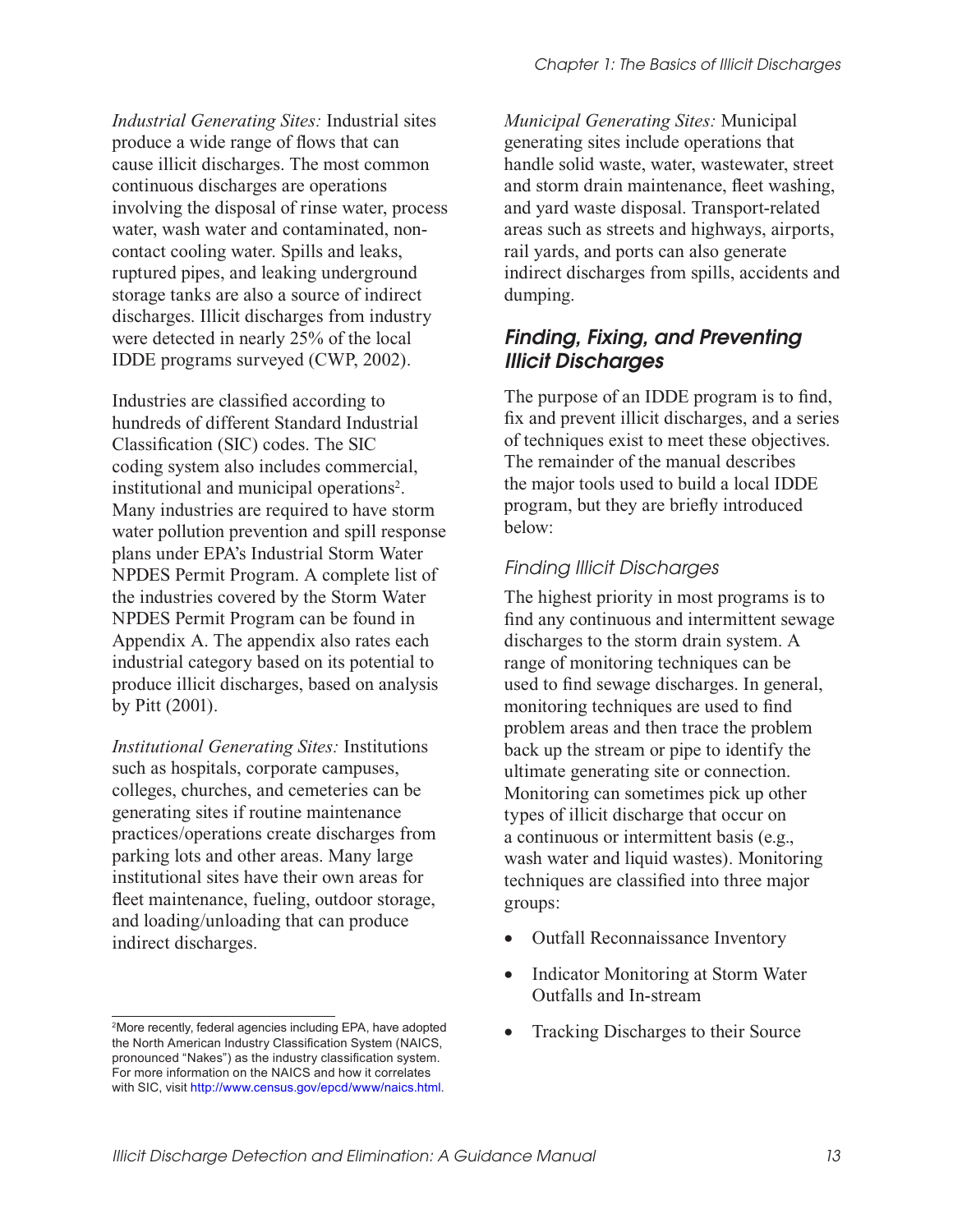#### **!!! Caution !!!**

Using land use as an indicator for certain flow types such as sewage is often less reliable than other factors in predicting the potential severity of sewage discharges. More useful assessment factors for illicit sewage discharges include the age of the sewer system, which helps define the physical integrity and capacity of the pipe network, as well as age of development, which reveals the plumbing codes and practices that existed when individual connections were made over time. Two particular critical phases in the sewer history of a subwatershed are when sanitary sewers were extended to replace existing septic systems, or when a combined sewer was separated. The large number of new connections and/or disconnections during these phases increases the probability of bad plumbing.

## Fixing Illicit Discharges

Once sewage discharges or other connections are discovered, they can be fixed, repaired or eliminated through several different mechanisms. Communities should establish targeted education programs along with legal authority to promote timely corrections. A combination of carrots and sticks should be available to deal with the diversity of potential dischargers.

## Preventing Illicit Discharges

The old adage "an ounce of prevention is worth a pound of cure" certainly applies to illicit discharges. Transitory discharges from generating sites can be minimized through pollution prevention practices and well-executed spill management and response plans. These plans should be frequently practiced by local emergency response agencies and/or trained workers at generating sites. Other pollution prevention practices are described in Chapter 9 and explored in greater detail in Manual 8 of the Urban Subwatershed Restoration Manual Series (Schueler *et al.*, 2004).

#### **National Urban Runoff Project**

EPA's National Urban Runoff Project (NURP) studies highlighted the significance of pollutants from illicit entries into urban storm sewerage (EPA, 1983). Such entries may be evidenced by flow from storm sewer outfalls following substantial dry periods. Such flow, frequently referred to as "baseflow" or "dry weather flow", could be the result of direct "illicit connections" as mentioned in the NURP final report (EPA, 1983), or could result from indirect connections (such as leaky sanitary sewer contributions through infiltration). Many of these dry weather flows are continuous and would therefore occur during rain induced runoff periods. Pollutant contributions from dry weather flows in some storm drains have been shown to be high enough to significantly degrade water quality because of their substantial contributions to the annual mass pollutant loadings to receiving waters (project research).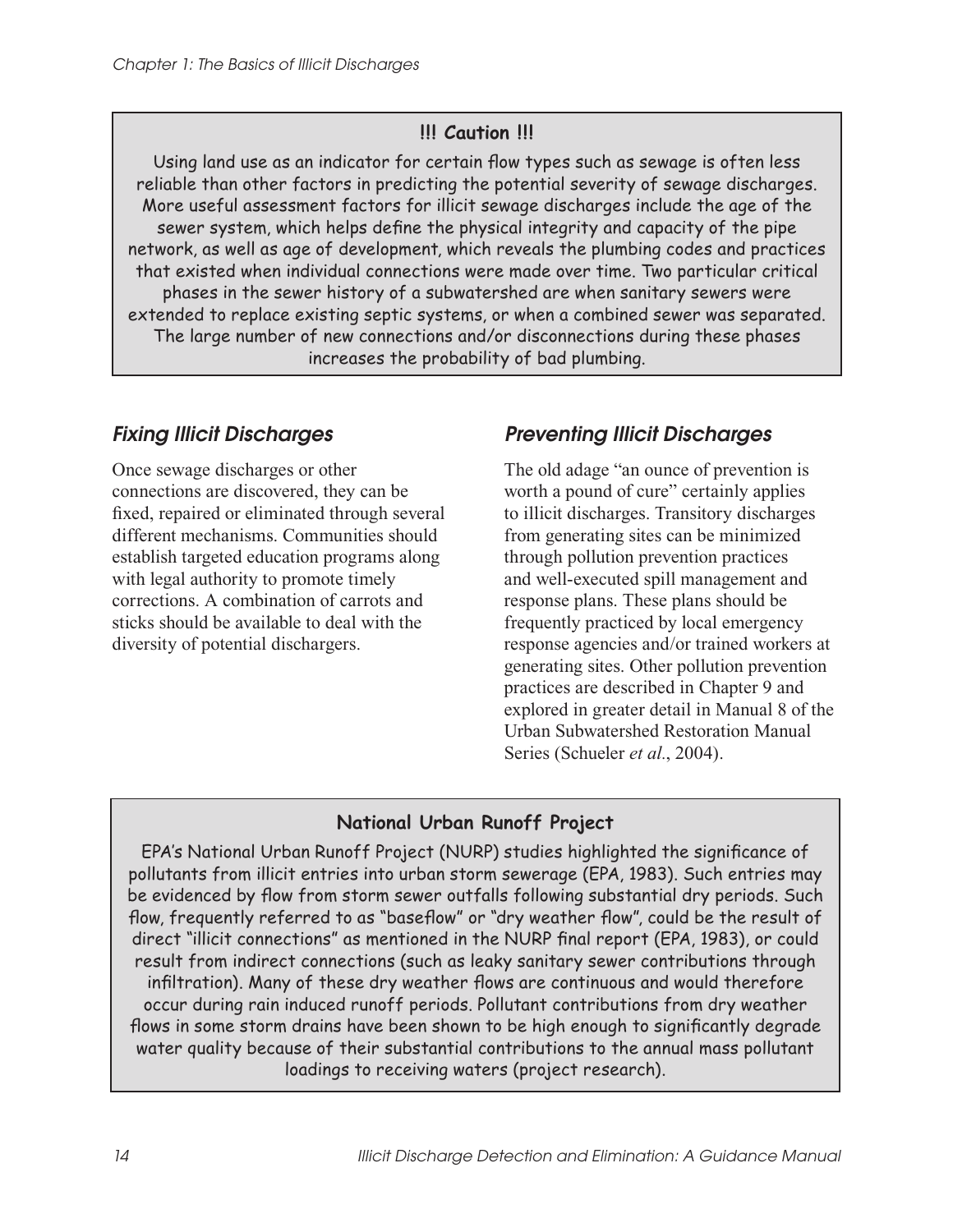# 1.2 The Importance of Illicit Discharges in Urban Water **Quality**

Dry and wet weather flows have been monitored during several urban runoff studies. These studies have found that discharges observed at outfalls during dry weather were significantly different from wet weather discharges. Data collected during the 1984 Toronto Area Watershed Management Strategy Study monitored and characterized both storm water flows and baseflows (Pitt and McLean, 1986). This project involved intensive monitoring in two test areas (a mixed residential/commercial area and an industrial area) during warm, cold, wet, and dry weather. The annual mass discharges of many pollutants were found to be greater in dry weather flows than in wet weather flows.

A California urban discharge study identified commercial and residential discharges of oil and other automobile-related fluids as a common problem based on visual observations (Montoya, 1987). In another study, visual inspection of storm water pipes discharging to the Rideau River in Ontario found leakage from sanitary sewer joints or broken pipes to be a major source of storm drain contamination (Pitt, 1983).

Several urban communities conducted studies to identify and correct illicit connections to their storm drain systems during the mid-1980s. These studies were usually taken in response to receiving water quality problems or as part of individual NURP research projects. The studies indicated the magnitude and extent of cross-connection problems in many urban watersheds. For example, Washtenaw County, Michigan tested businesses to locate direct illicit connections to the county storm

drain system. Of the 160 businesses tested, 38% were found to have illicit storm drain connections (Schmidt and Spencer, 1986). An investigation of the separate storm sewer system in Toronto, Ontario revealed 59% of outfalls had dry weather flows, while 14% of the total outfalls were characterized as "grossly polluted," based on a battery of chemical tests (GLA, 1983). An inspection of the 90 urban storm water outfalls draining into Grays Harbor in Washington showed that 32% had dry weather flows (Pelletier and Determan, 1988). An additional 19 outfalls were considered suspect, based on visual observation and/or elevated pollutant levels compared to typical urban storm water runoff.

The Huron River Pollution Abatement Program ranks as one of the most thorough and systematic early investigations of illicit discharges (Washtenaw County, 1988). More than a thousand businesses, homes and other buildings located in the watershed were dye tested. Illicit connections were found at 60% of the automobile-related businesses tested, which included service stations, automobile dealerships, car washes, and auto body and repair shops. All plating shops inspected were found to have illicit storm drain connections. Additionally, 67% of the manufacturers, 20% of the private service agencies and 88% of the wholesale/retail establishments tested were found to have illicit storm sewer connections. Of the 319 homes dye tested, 19 were found to have direct sanitary connections to storm drains. The direct discharge of rug-cleaning wastes into storm drains by carpet cleaners was also noted as a common problem.

Eliminating illicit discharges is a critical component to restoring urban watersheds. When bodies of water cannot meet designated uses for drinking water, fishing, or recreation, tourism and waterfront home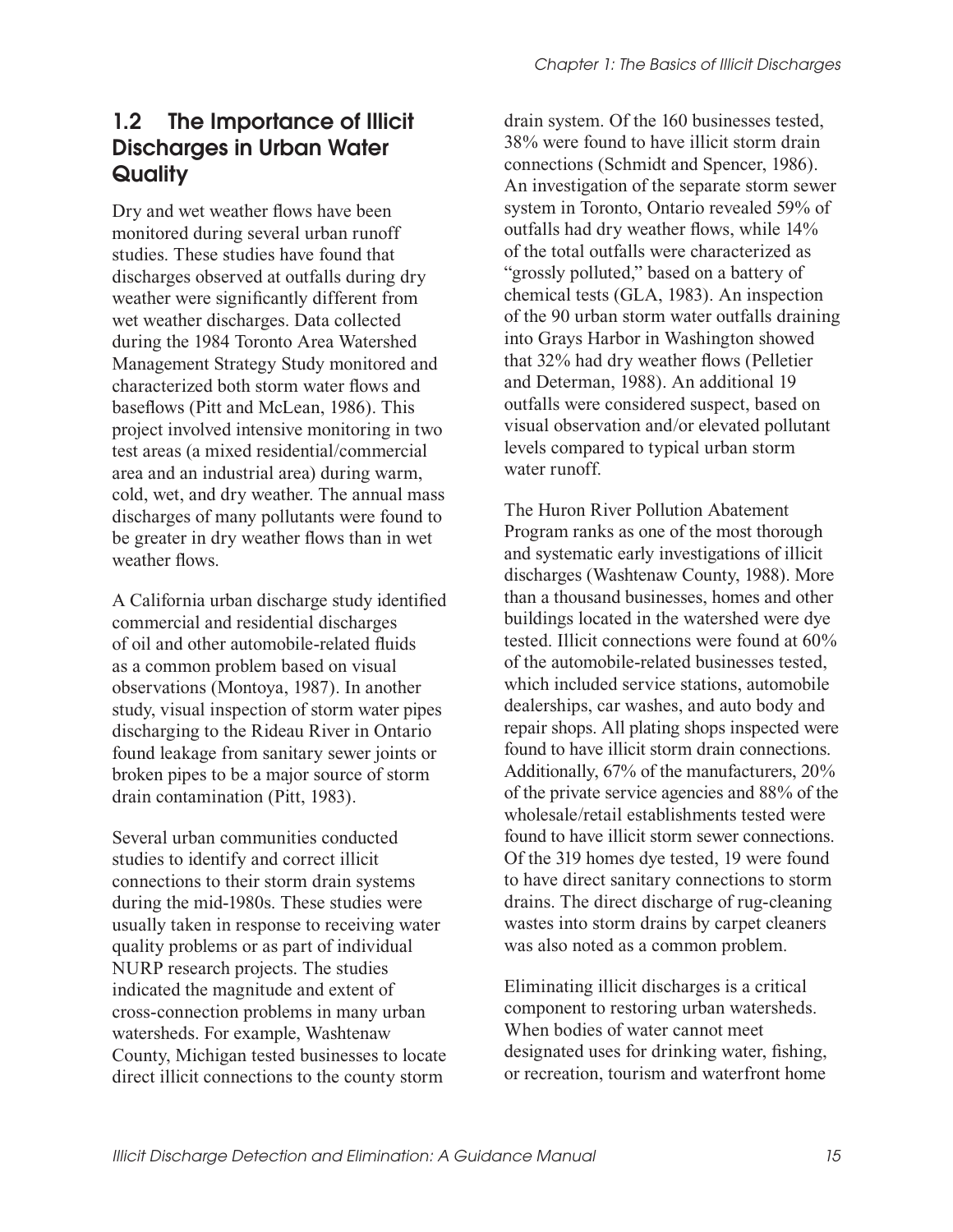values may fall; fishing and shellfish harvesting can be restricted or halted; and illicit discharges can close beaches, primarily as a result of bacteria contamination. In addition to the public health and economic impacts associated with illicit discharges, significant impacts to aquatic life and wildlife are realized. Numerous fish kills and other aquatic life losses have occurred in watersheds as a result of illicit or accidental dumping and spills that have resulted in lethal pollutant concentrations in receiving waters.

# 1.3 Regulatory Background For Illicit Discharges

The history of illicit discharge regulations is long and convoluted, reflecting an ongoing debate as to whether they should be classified as a point or nonpoint source of pollution. The Clean Water Act amendments of 1987 contained the first provisions to specifically regulate discharges from storm drainage systems. Section 402(p)(3)(B) provides that "permits for such discharges:

- (i) May be issued on a system or jurisdiction-wide basis
- (ii) Shall include a requirement to effectively prohibit non-storm water discharges into the storm sewers; and
- (iii) Shall require controls to reduce the discharge of pollutants to the maximum extent practical including management practices, control techniques and system design and engineering methods, and such provisions as the Administrator or the State determines appropriate for the control of such pollutants."

In the last 15 years, NPDES permits have gradually been applied to a greater range of communities. In 1990, EPA issued a final

rule, known as Phase I to implement section 402(p) of the Clean Water Act through the NPDES permit system. The EPA effort expanded in December 1999, when the Phase II final rule was issued. A summary of how both rules pertain to MS4s and illicit discharge control is provided below.

#### Summary of NPDES Phase I **Requirements**

The NPDES Phase I permit program regulates municipal separate storm sewer systems (MS4s) meeting the following criteria:

- Storm sewer systems located in an incorporated area with a population of 100,000 or more
- Storm sewer systems located in 47 counties identified by EPA as having populations over 100,000 that were unincorporated but considered urbanized areas
- Other storm sewer systems that are specially designated based on the location of storm water discharges with respect to waters of the United States, the size of the discharge, the quantity and nature of the pollutants discharged, and the interrelationship to other regulated storm sewer systems, among other factors

An MS4 is defined as any conveyance or system of conveyances that is owned or operated by a state or local government entity designed for collecting and conveying storm water, which is not part of a Publicly Owned Treatment Works. The total number of permitted MS4s in the Phase I program is 1,059.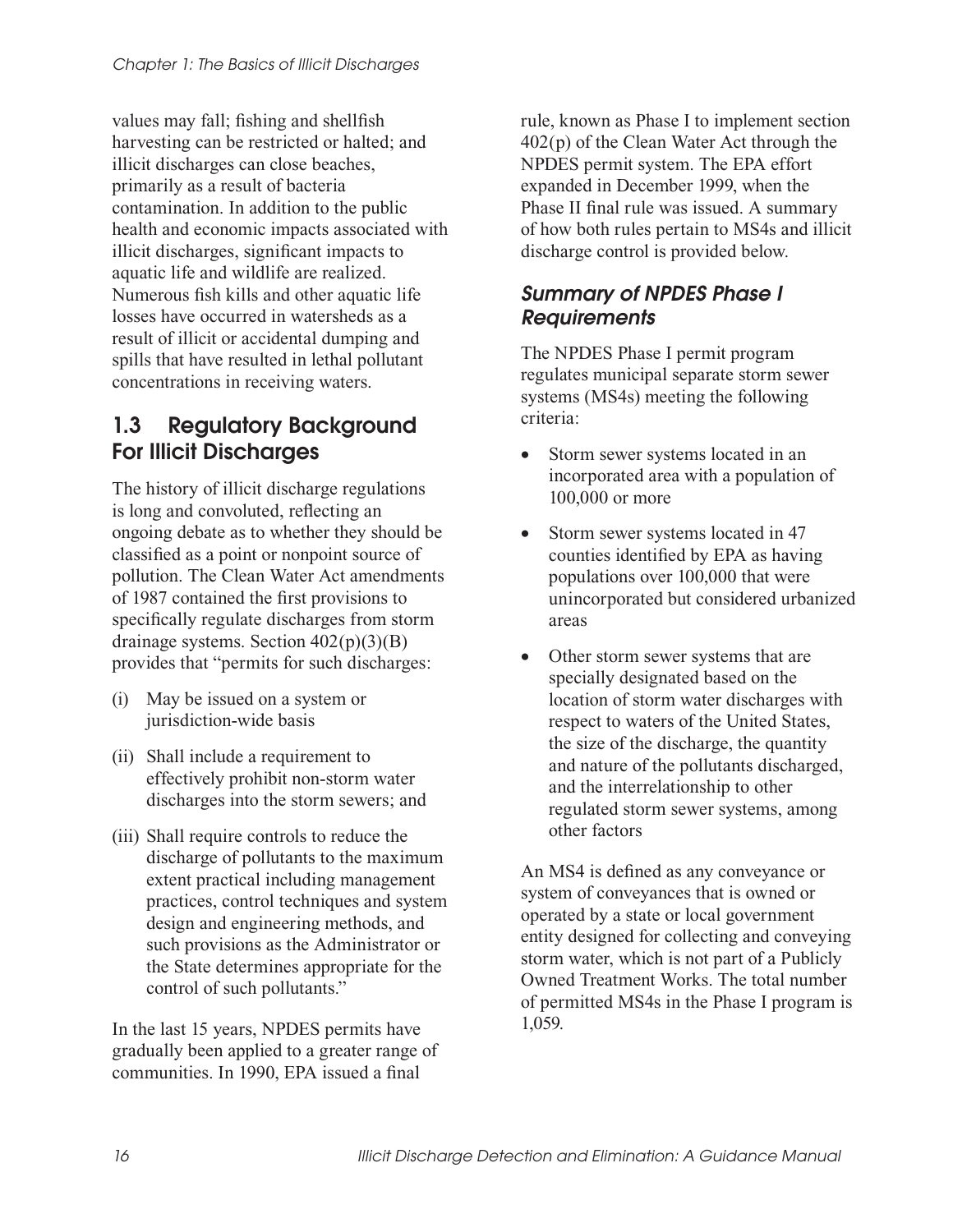# **PHASE I HIGHLIGHTS**

**Who must meet the requirements?** MS4s with population

≥100,00

**How many Phase I communities exist nationally?** 1,059

**What are the requirements related to illicit discharges?** 

Develop programs to prevent, detect and remove illicit discharges

Phase I MS4s were required to submit a two-part application. The first part required information regarding existing programs and the capacity of the municipality to control pollutants. Part 1 also required identification of known "major" outfalls<sup>3</sup> discharging to waters of the United States, and a field screening analysis of representative major outfalls to detect illicit connections. Part 2 of the application required identification of additional major outfalls, limited monitoring, and a proposed storm water management plan (EPA, 1996).

Phase I communities were required to develop programs to detect and remove illicit discharges, and to control and prevent improper disposal into the MS4 of materials such as used oil or seepage from municipal sanitary sewers. The illicit discharge programs were required to include the following elements:

Implementation and enforcement of an ordinance, orders or similar means to prevent illicit discharges to the MS4

- Procedures to conduct ongoing field screening activities during the life of the permit
- Procedures to be followed to investigate portions of the separate storm sewer system that, based on the results of the field screening required in Part 2 of the application, indicate a reasonable potential for containing illicit discharges or other sources of non-storm water
- Procedures to prevent, contain, and respond to spills that may discharge into the MS4
- A program to promote, publicize, and facilitate public reporting of the presence of illicit discharges or water quality impacts associated with discharges from the MS4
- Educational activities, public information activities, and other appropriate activities to facilitate the proper management and disposal of used oil and toxic materials
- Controls to limit infiltration of seepage from municipal sanitary sewers to the MS4

<sup>&</sup>lt;sup>3</sup>A "major" outfall is defined as an MS4 outfall that discharges from a single pipe with an inside diameter of at least 36 inches, or discharges from a single conveyance other than a circular pipe serving a drainage area of more than 50 acres. An MS4 outfall with a contributing industrial land use that discharges from a single pipe with an inside diameter of 12 inches or more or discharges from a single conveyance other than a circular pipe serving a drainage area of more than two acres.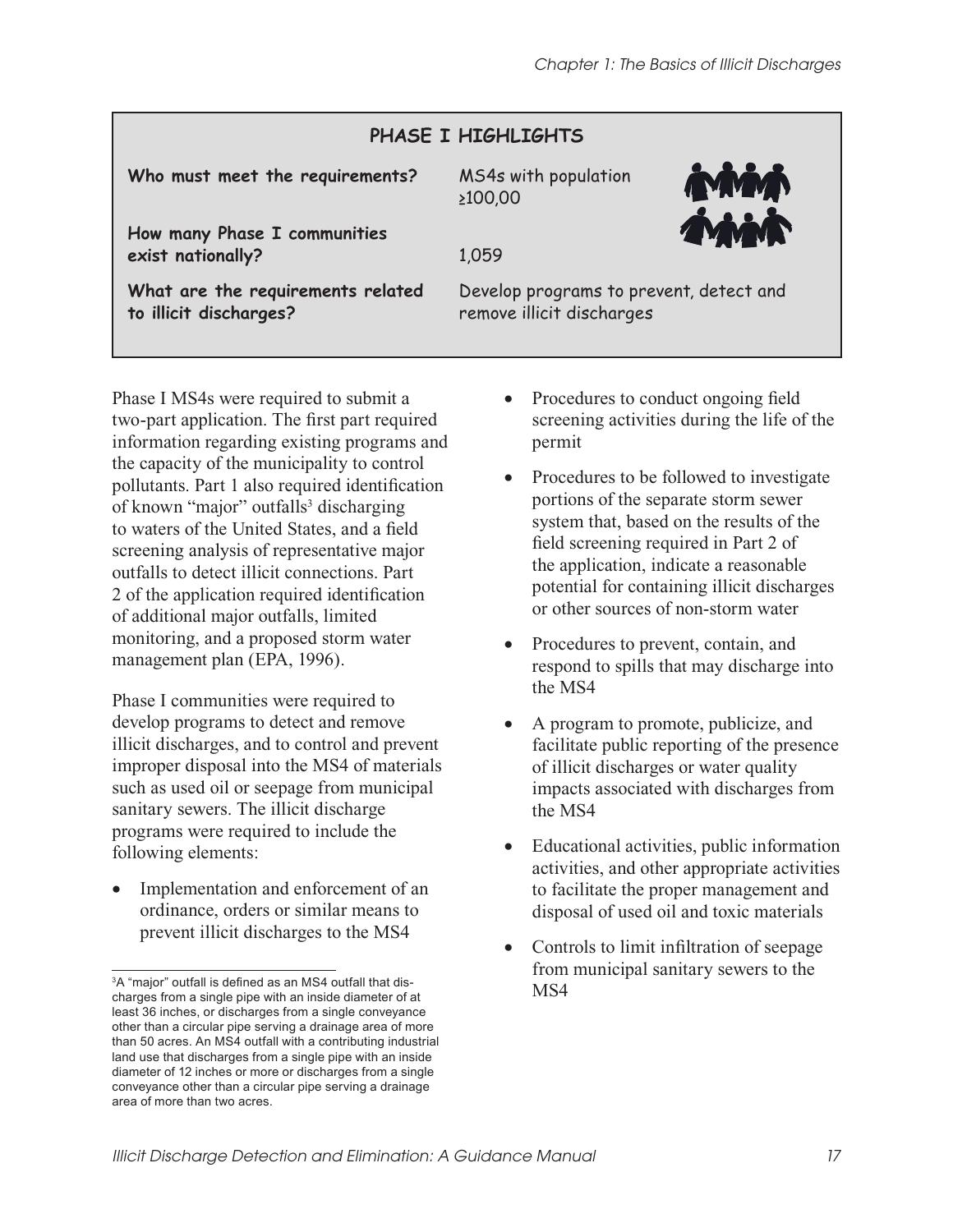#### Summary of NPDES Phase II **Requirements**

The Phase II Final Rule, published in the Federal Register regulates MS4s that meet both of the following criteria:

- Storm sewer systems that are not a medium or large MS4 covered by Phase I of the NPDES Program
- Storm sewer systems that are located in an Urbanized Area (UA) as defined by the Bureau of the Census, or storm sewer systems located outside of a UA that are designated by NPDES permitting authorities because of one of the following reasons:
	- **−** The MS4's discharges cause, or have the potential to cause, an adverse impact on water quality
	- **−** The MS4 contributes substantially to the pollutant loadings of a physically interconnected MS4 regulated by the NPDES storm water program

MS4s that meet the above criteria are referred to as regulated small MS4s. Each regulated small MS4 must satisfy six minimum control measures:

- 1. Public education and outreach
- 2. Public participation/involvement
- 3. Illicit discharge detection and elimination
- 4. Construction site runoff control
- 5. Post-construction runoff control
- 6. Pollution prevention/Good housekeeping

Under the third minimum measure, an illicit discharge is defined as any discharge to an

MS4 that is not composed entirely of storm water, except allowable discharges pursuant to an NPDES permit, including those resulting from fire fighting activities (40 CFR  $122.26(b)(2)$ ). To satisfy this minimum measure, the regulated small MS4 must include the following five components:

- Develop a storm sewer system map that shows the location of all outfalls and the names and locations of all waters of the United States that receive discharges from those outfalls
- Prohibit, through ordinance or other regulatory mechanism, non-storm water discharges into the storm sewer system and implement appropriate enforcement procedures and actions
- Develop and implement a plan to detect and address illicit discharges to the MS4
- Educate public employees, businesses, and the general public of hazards associated with illicit discharges and improper disposal of waste
- Identify the appropriate best management practices and measurable goals for this minimum measure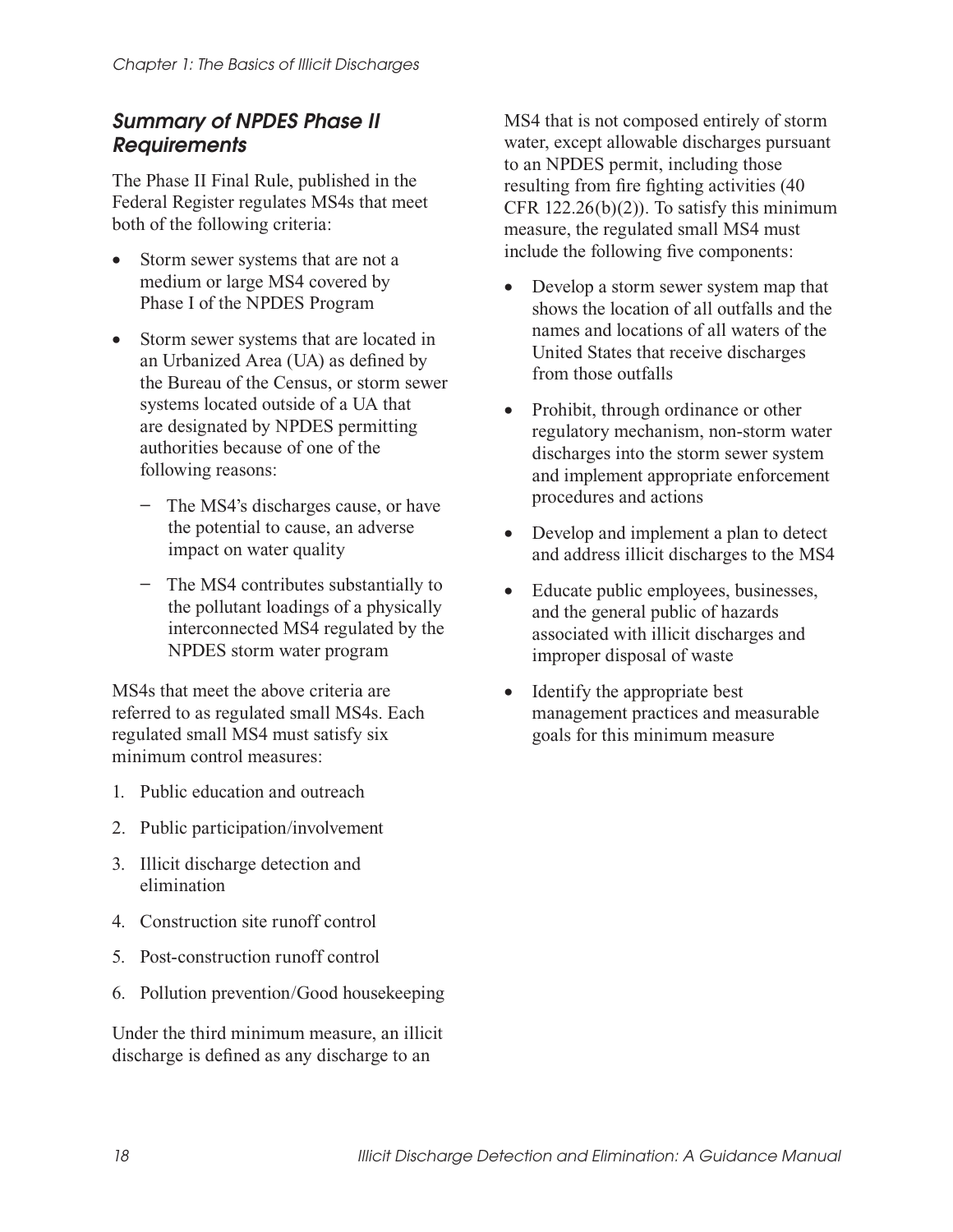#### **PHASE II HIGHLIGHTS**

**Who must meet the requirements?** Selected small MS4s

**How many Phase II communities exist nationally?** EPA estimates 5,000–6,000

**What are the requirements related to illicit discharges?** 

**What is the deadline for meeting these requirements?** 



Develop programs to prevent, detect and remove illicit discharges

Permits issued by March 10, 2003. Programs must be fully implemented by the end of first permit term (5 years)

In the regulation, EPA recommends that the plan to detect and address illicit discharges include procedures for:

- Locating priority areas likely to have illicit discharges (which may include visually screening outfalls during dry weather and conducting field tests of selected pollutants)
- Tracing the source of an illicit discharge
- Removing the source of the discharge
- Program evaluation and assessment

## 1.4 Experience Gained in Phase I

The Center for Watershed Protection conducted a series of surveys and interviews with Phase I communities to determine the current state of the practices utilized in local IDDE programs, and to identify the most practical, low-cost, and effective techniques to find, fix and prevent discharges. The

detailed survey included 24 communities from various geographic and climatic regions in the United States. Some of the key findings of the survey are presented below  $(CWP, 2002)^4$ .

Lack of staff significantly hindered implementation of a successful IDDE program. Phase I communities rely heavily on the expertise of their field staff—practical expertise that has been acquired over many years as programs gradually developed. Methods or approaches recommended for Phase II communities should be less dependent on professional judgment.

<sup>4</sup> Survey results are based on responses from 24 jurisdictions from 16 states. Surveys were supplemented by on-site interviews of staff of eight IDDE programs: Baltimore City, MD; Baltimore County, MD; Boston Water and Sewer Commission (BWSC), MA; Cambridge, MA; Dayton, OH; Raleigh, NC; Wayne County, MI; and Fort Worth, TX. Jurisdictions selected for the survey and interviews represent a variety of geographic and climatic regions. The EPA storm water coordinators for each region of the country were contacted for recommendations on jurisdictions to include in the survey. Also, a variety of jurisdiction sizes in terms of population, IDDE program service area, and land use was targeted.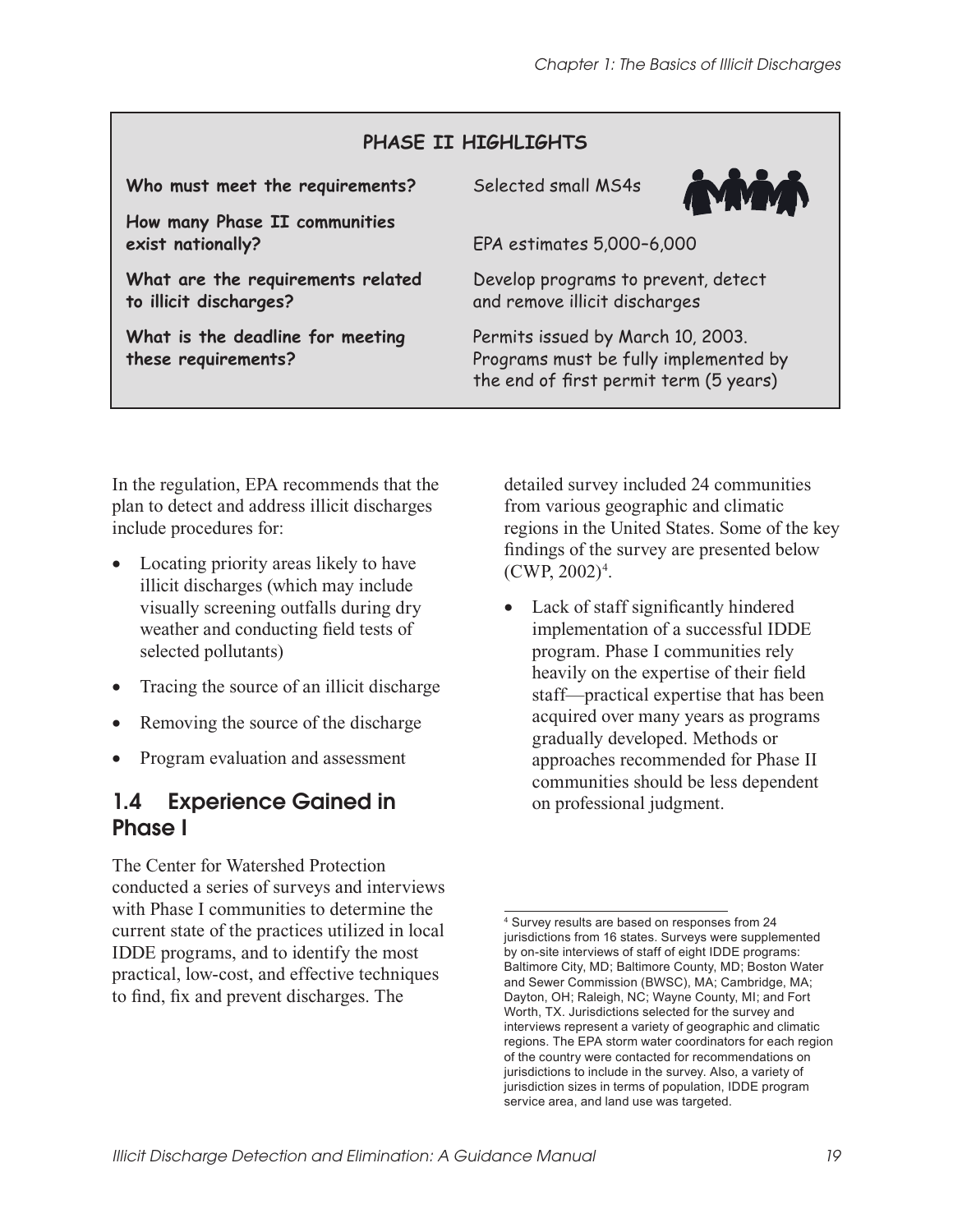- Clear and effective ordinance language should be adopted by Phase II communities to ensure that all potential sources of illicit discharges are prohibited, and that the community has sufficient legal authority to inspect private properties and enforce corrections.
- Many communities lacked up-to-date mapping resources, and found that mapping layers such as storm sewers, open drainage channels, waters of the U.S., outfalls, and land use were particularly useful to conduct and prioritize effective field investigations.
- Outfall screening required the greatest staff and equipment resources, and did not always find problem outfalls. Communities recommended a fast and efficient sampling approach that utilizes a limited number of indicator parameters at each outfall to find problem outfalls.
- When purchasing equipment, Phase II programs should communicate with other jurisdictions to consider sharing field equipment and laboratory costs.
- Use of some discharge tracers has proven challenging and sometimes fruitless, because of false or ambiguous results and complex or hazardous analytical methods. Accurate, cost-effective, and safe monitoring methods are needed to effectively use tracers.
- Municipal IDDE programs worked best when they integrated illicit discharge control in the wider context of urban watershed restoration. Table 3 provides some examples of how greater interagency cooperation can be achieved by linking restoration program areas.

In summary, survey communities expressed a strong need for relatively simple guidance to perform illicit discharge investigations. To address this need, the Manual has been designed to make simple program and technical recommendations for Phase II communities to develop cost-effective IDDE programs.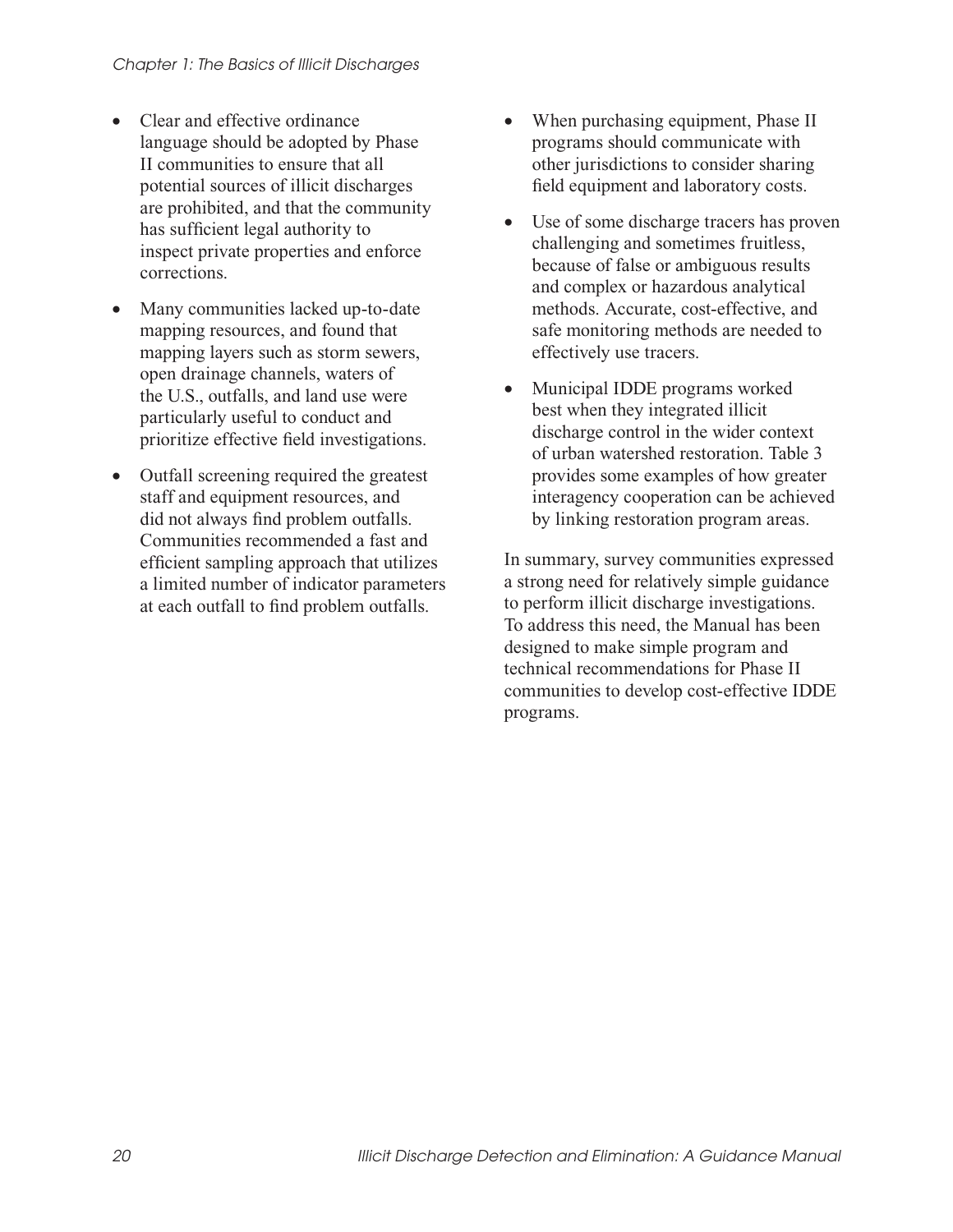| Table 3: Linking Other Municipal Programs to IDDE Program Needs |                                                                                                                                                                                                                                                                     |  |  |  |
|-----------------------------------------------------------------|---------------------------------------------------------------------------------------------------------------------------------------------------------------------------------------------------------------------------------------------------------------------|--|--|--|
| <b>Watershed-Related Program</b>                                | How Program Relates to IDDE Program Needs                                                                                                                                                                                                                           |  |  |  |
| Subwatershed Mapping and Analysis                               | Mapping and aerial photography are critical tools needed for<br>$\bullet$<br>illicit connection detection surveys. GIS tax map layers are<br>often useful to identify property ownership.                                                                           |  |  |  |
| Rapid Assessment of Stream<br>Corridors                         | Observations from physical stream assessments are often<br>$\bullet$<br>useful in identifying problem areas, including dry weather flow<br>outfalls, illegal dumping, and failing infrastructure locations.                                                         |  |  |  |
| Watershed Monitoring and Reporting                              | Compiled water quality and other indicator data can be useful in<br>$\bullet$<br>targeting problem areas.                                                                                                                                                           |  |  |  |
| <b>Stream Restoration Opportunities</b>                         | Stream restoration opportunities can often be coordinated with<br>$\bullet$<br>sewer infrastructure upgrades and maintenance.                                                                                                                                       |  |  |  |
| <b>Watershed Education</b>                                      | Educating the public about unwanted discharges can save<br>$\bullet$<br>programs money by generating volunteer networks to report<br>and locate problem areas. Better awareness by the public can<br>also reduce the likelihood of unintentional cross-connections. |  |  |  |
| <b>Pollution Prevention for Generating</b><br><b>Sites</b>      | Providing incentives to businesses to inspect and correct<br>$\bullet$<br>connections can save programs money.                                                                                                                                                      |  |  |  |